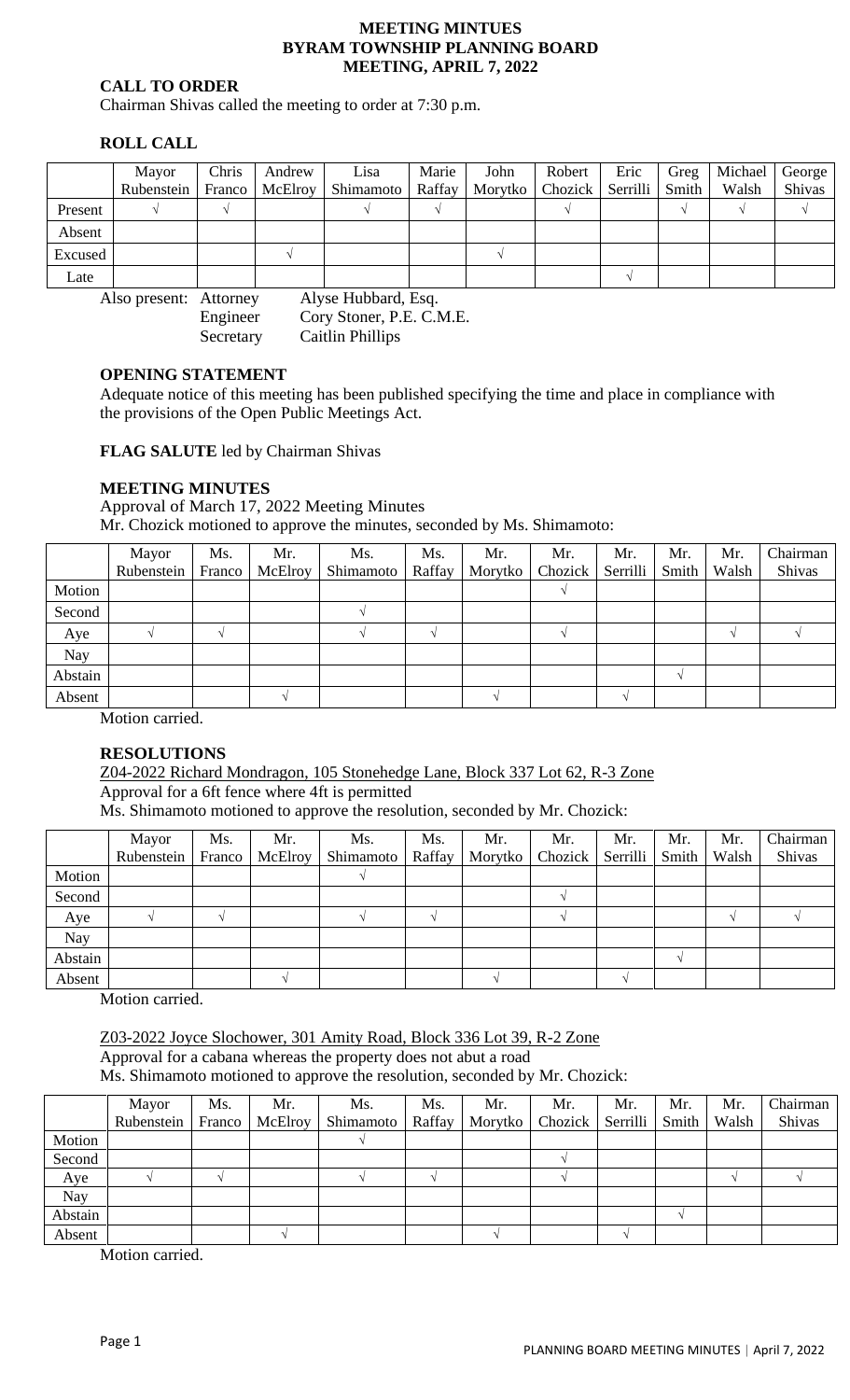### **OLD BUSINESS**

Z02-2021 Eric Schuffenhauer, 271 Lackawanna Drive, Block 344 Lot 2.03, R-2 Zone Addition of a pole barn, attached garage, front porch, and pool deck.

Chairman Shivas noted to the applicant that they can listen but can't provide testimony. Ms. Hubbard noted the substance of the application can't be discussed, and reminded Mr. and Mrs. Schuffenhauer that they remain under oath from the last meeting. Mr. Schuffenhauer said he believes they did everything they were asked based on the conversation of the last meeting regarding new plans and noticing. They decided not to notice, and eliminate the variance that required the additional notice. Ms. Hubbard noted one of the variances was for the height of the garage, and they don't have any information to confirm if that needs a notice. Mr. Schuffenhauer noted that it's his responsibility to make sure it doesn't require a variance, and the plans put together show that they will be compliant. Ms. Hubbard noted those plans weren't sent until yesterday to the engineer. Mr. Stoner noted that he received an email of a photo of part of the plans. Mr. Chozick confirmed the notice was deficient for the height of the garage and the grade of the driveway. Mr. Stoner noted that he doesn't have any information to determine the variances needed. Ms. Hubbard said that one of the rules of the Board is to provide ten days in advance to submit plans so the professionals can review them. She noted she was emailed a draft notice that was insufficient, and didn't get a revised copy. He may be able to do some of the proposed work with a zoning permit, but with the zoning permit and Board application at the same time, they are conflicting plans. If the Board carried the application, plans have to be submitted at least ten days in advance. Exhibits for minor parts of the application are okay to present at the meeting, but when calculations are needed, they need to be reviewed.

Mr. Schuffenhauer noted if quick calculations can't be done, he'd ask that the application be carried to the next available meeting. Ms. Hubbard noted they can carry or dismiss, but not deny or approve the application. Ms. Raffay asked about the difference between carrying and dismissing. Ms. Hubbard noted that they've carried this application before, and the Board can determine if they need further notice, and Mr. Stoner would need to review plans to determine what variances are needed. Dismissing an application takes it off the Board's docket, and an applicant would have to come back with new plans resubmitted to the Board. This may accrue additional fees, but the applicant can request for them to be waived. Mr. Chozick asked if there's a difference between dismissing and if the applicant withdrew the application. Ms. Hubbard said it could be withdrawn and he could get approvals through the zoning office, and find out if any other variances are needed. Mr. Stoner reminded the Board there's still a violation for steep slopes disturbance. Ms. Hubbard noted this violation is pending in court, stayed through these hearings.

Mr. Stoner said he can review some information, but it's the applicant's responsibility to provide measurement and details. Ms. Raffay noted they asked for a timeframe as well, which has not been provided. Mr. Schuffenhauer said he has that if needed. Ms. Hubbard said they needed to have come to the Board for the professionals to review. Ms. Raffay noted that it's not just the professionals, but the public who should have a chance to review everything. Mr. Walsh noted that the Board has been trying to figure out what's on and off the application, and the details of the structures, and the professionals and Board are there to review the information presented, but determinations can't be made on the spot. Chairman Shivas said he thinks it would be easier dropping off a clean plan of everything that's proposed, because this will be entered as a record for the town. Ms. Hubbard noted that if there's a significant change in plans, the application should be amended to reflect those changes. Ms. Raffay thinks it may help the applicant more if the application were to start over with a clean slate. Mr. Chozick noted that with the plans significantly changing, carrying and dismissing are almost the same thing in terms of noticing and supplying new information. Mr. Stoner said that if things significantly change, the Board can determine if it requires new notice. Ms. Hubbard agreed and noted that's what they expected to happen at the last meeting. Mr. Walsh summarized the portion of the last meeting where noticing was discussed, and feels that there wasn't anything in that statement indicating they could move forward without new plans or notice. Mr. Walsh said the grade for the barn is an important factor; the grade would need to be noticed and the Board needed plans for the grading. Mr. Stoner noted that it looks like the pole barn would be voided off the plan, the driveway is being re-vegetated so it'd be voided off the plan—he doesn't have plans to make a decision. Mr. Stoner noted that a full plan with a letter of changes should have been submitted so Ms. Hubbard and himself could make a determination on what's needed. Ms. Hubbard noted the burden is on the applicant to supply sufficient evidence for the plan. Mr. Chozick noted at the last meeting the Board carried this application with further notice. There was discussion about the driveway.

Ms. Raffay noted that with the confusion on what's being asked for and proposed, that she's more included to dismiss the application. Ms. Raffay motioned to dismiss the application without prejudice, seconded by Ms. Franco. The below vote was taken: